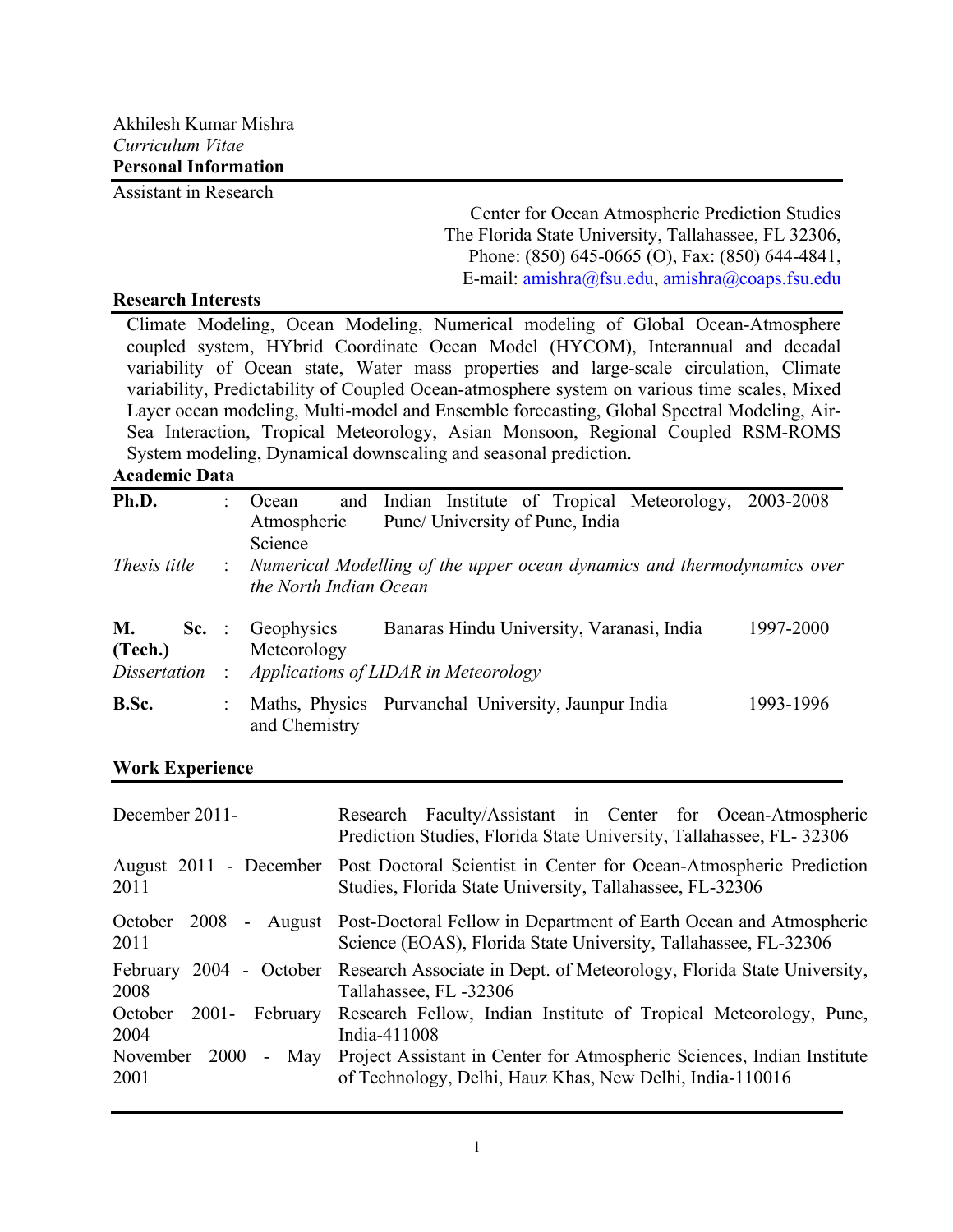#### **Research Publications**

#### **(a) Journals**

- (i) Misra,V., Danielle Groenen, Amit Bharadwaj and **Akhilesh Mishra**, 2016: The Warm pool variability of the tropical northeast Pacific., accepted for Publications in *Int. Journl. Of Climatology*.
- (ii) Ricardo Farneti, Stephanie M. Downes, Stephen M. Griffies, Simon J. Marsland, Erik Behrens, Mats Bentsen, Daohua Bi, Arne Biastoch, Claus Boning, ¨ Alexandra Bozec, Vittorio M. Canuto, Eric Chassignet, Gokhan Danabasoglu, Sergey Danilov, Nikolay Diansky, Helge Drange, Pier Giuseppe Fogli, Anatoly Gusev, Robert W. Hallberg, Armando Howard, Mehmet Ilicak, Thomas Jung, Maxwell Kelley, William G. Large, Anthony Leboissetier, Matthew Long, Jianhua Lu, Simona Masina, **Akhilesh Mishra**, Antonio Navarra, A.J. George Nurser, Lavinia Patara, Bonita L. Samuels, Dmitry Sidorenko, Hiroyuki Tsujino, Petteri Uotila, Qiang Wang, Steve G. Yeager, An assessment of Antarctic Circumpolar Current and Southern Ocean Meridional Overturning Circulation during 1958–2007 in a suite of interannual CORE-II simulations, Ocean Modelling (**2015**), doi:10.1016/j.ocemod.2015.07.009 *In Press*.
- *(iii)*Downes, S. M., R. Farneti, P. Uotila, S. M. Griffies, S. J. Marsland, D. Bailey, E. Behrens, M. Bentsen, D. Bi, A. Biastoch, C. Boning, A. Bozec, V. M. Canuto, E. Chassignet, G. Danabasoglu, S. Danilov, N. Diansky, H. Drange, P. G. Fogli, A. Gusev, A. Howard, M. Kelley, M. Ilicak, T. Jung, M. Kelley, W. G. Large, A. Leboissetier, M. Long, J. Lu, S. Masina, **Akhilesh Mishra**, A. Navarra, A. J. G. Nurser, L. Patara, B. L. Samuels, D. Sidorenko, P. Spence, H. Tsujino, Q. Wang, S. G. Yeager, An assesment of Southern Ocean water masses and sea ice during 1988-2007 in a suite of interannual CORE-II simulations, *Ocean Modelling (2015),* doi:10.1016/j.ocemod.2015.07.022 *In Press.*
- (iv)Griffies, S.M., J. Yin, P.J. Durack, P. Goddard, S.C. Bates, E. Behrens, M. Bentsen, D. Bi, A. Biastoch, C. Böning, A. Bozec, **E.P. Chassignet**, G. Danabasoglu, S. Danilov, C. Domingues, H. Drange, R. Farneti, E. Fernandez, R.J. Greatbatch, D.M. Holland, M. Ilicak, J. Lu, S.J. Marsland, **Akhilesh Mishra**, K. Lorbacher, A.J.G. Nurser, D. Salas y Melia, J.B. Palter, B.L. Samuels, J. Schröter, F.U. Schwarzkopf, D. Sidorenko, A.-M. Treguier, Y. Tseng, H. Tsujino, P. Uotila, S. Valcke, A. Aurore, Q. Wang, M. Winton, and X. Zhang, **2014**. An assessment of global and regional sea level for years 1993-2007 in a suite of interannual CORE-II simulations. *Ocean Modelling*, **78**, 35-89, doi:10.1016/j.ocemod.2014.03.004.
- (v) Akiyo Yatagai, T. N. Krishnamurti, Vinay Kumar, **A. K. Mishra** and Anu Simon, **2013**: Use of APHRODITE rain-gauge based precipitation and TRMM 3B43 products for improving Asian Monsoon seasonal precipitation forecasts by superensemble method, *J. Climate.*, 27(3), pp. 1062-1069, doi: http://dx.doi.org/10.1175/JCLI-D-13-00332.1
- (vi)Griffies, S.M., J. Yin, S.C. Bates, E. Behrens, M. Bentsen, D. Bi, A. Biastoch, C. Böning, Böning, A. Bozec, **E.P. Chassignet**, G. Danabasoglu, S. Danilov, C. Domingues, H. Drange, P.J. Durack, R. Farneti, E. Fernandez, P. Goddard, R.J. Greatbatch, D.M. Holland, M. Ilicak, J. Lu, S.J. Marsland, **A. Mishra**, K. Lorbacher, A.J.G. Nurser, D. Salas y Melia, J.B. Palter, B.L. Samuels, J. Schröter, F.U. Schwarzkopf, D. Sidorenko,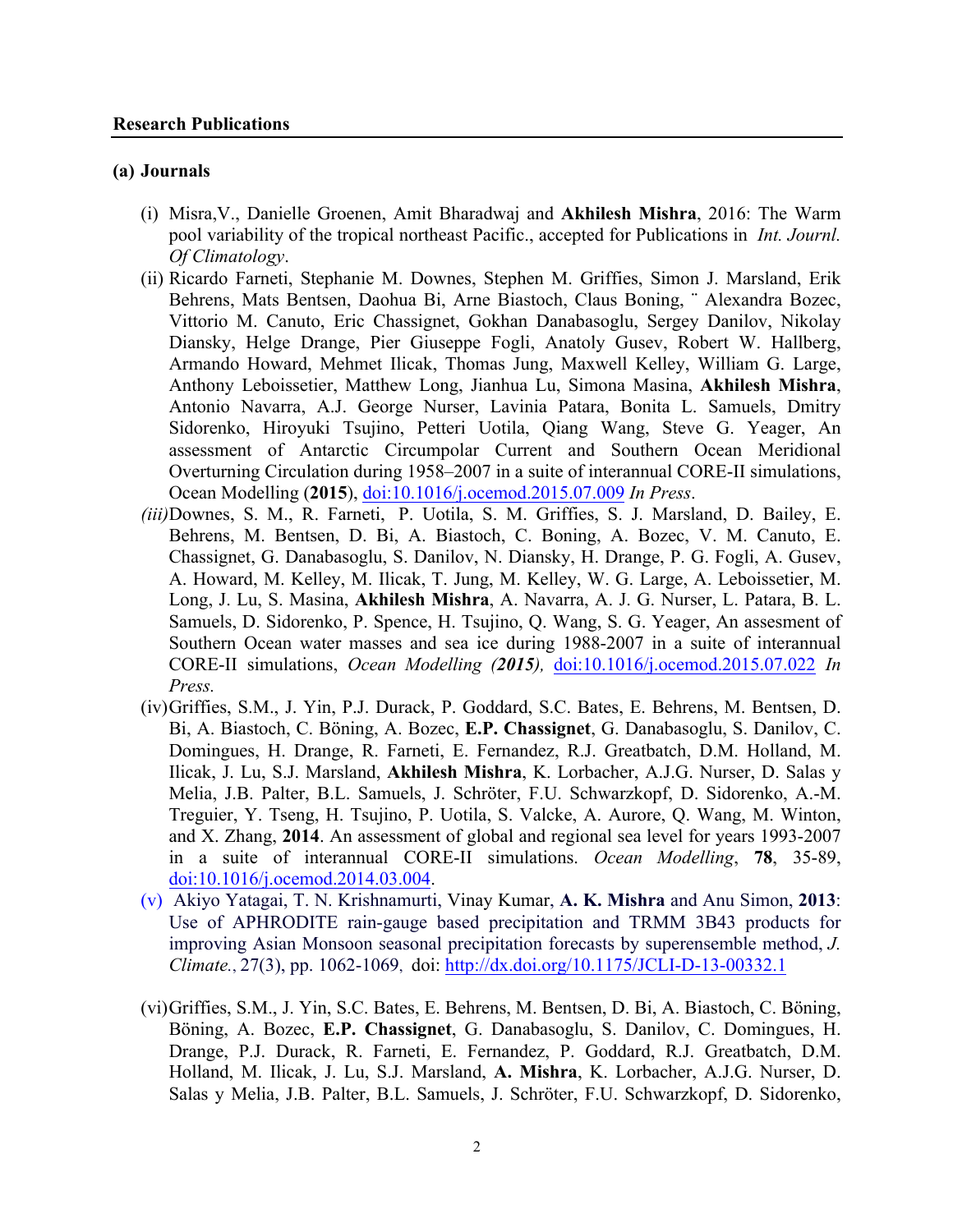A.-M. Treguier, Y. Tseng, H. Tsujino, P. Uotila, S. Valcke, A. Aurore, Q. Wang, M. Winton, and X. Zhang, **2013**. An assessment of global and regional sea level in a suite of interannual CORE-II simulations: a synopsis. *CLIVAR Exchanges*, **18**(2), 11-15

- (vii) Krishnamurti, T. N., Anu Simon, Aype Thomas, **Akhilesh Mishra**, Dev Sikka, Dev Niyogi, Arindam Chakraborty, Li Li, **2012**: Modeling of Forecast Sensitivity on the March of Monsoon Isochrones from Kerala to New Delhi: The First 25 Days. *J. Atmos. Sci.*, Volume **69**, Issue 8 (August 2012), pp 2465–2487. doi: http://dx.doi.org/10.1175/JAS-D-11-0170.1
- (viii) **Mishra, A. K.** and T. N. Krishnamurti. **2012**: Observing System Simulation Experiment for Global Precipitation Mission, PAGEOPH, Volume 169, Issue 3, March 2012, pp 353-365, DOI: 10.1007/s00024-011-0383-2
- (ix)Mitra AK, Iyengar GR, Durai VR, Sanjay J, Krishnamurti T.N., **Mishra A**, Sikka DR. **2011**. Experimental Real-Time Multi-Model Ensemble (MME) prediction of rainfall during monsoon 2008: large-scale medium-range aspects. *Journal of Earth System Science* **120**(1), 1-22pp.
- (x) Krishnamurti, T. N., Arindam Chakraborty, **A. K. Mishra**, **2010**: Improving Multimodel Forecasts of the Vertical Distribution of Heating Using the TRMM Profiles. *J. Climate*, **23**, 1079–1094.
- (xi)Krishnamurti, T.N., **A. K. Mishra**, A. Chakraborty, and M. Rajeevan, **2009**: Improving Global Model Precipitation Forecasts over India Using Downscaling and the FSU Superensemble. Part I: 1–5-Day Forecasts. *Mon. Wea. Rev.*, **137**, 2713–2735.
- (xii) Krishnamurti, T. N., A. D. Sagadevan, A. Chakraborty **A. K. Mishra**, and A. Simon, **2009**: Improving multimodel weather forecast of monsoon rain over China using FSU superensemble. Adv. Atmos. Sci., 26(5), 813–839, doi: 10.1007/s00376-009-8162 z.
- (xiii) Krishnamurti, T. N., **A.K. Mishra**, Anu Simon, Akio Yatagai, **2009**: Use of a dense rain gauge network over India for improving blended TRMM products and downscaled weather models; Vol. 87A, Journal of Met. Soc. of Japan, pp.393-412. doi:10.2151/jmsj.87A.393
- *(xiv)* Krishnamurti, T.N., C. Gnanaseelan, **A. K. Mishra**, and A. Chakraborty, **2008**: Improved Forecasts of the Diurnal Cycle in the Tropics Using Multiple Global Models. Part I: Precipitation. *J. Climate*, **21**, 4029–4043. doi*: 10.1175/2007JCLI2106.1*
- (xv) Mutemi, J. N., L. A. Ogallo, T. N. Krishnamurti, **A. K. Mishra** and T. S. V. Vijaya Kumar **2007**: Multimodel based superensemble forecasts for short and medium range NWP over various regions of Africa, Volume 95, Numbers 1-2, Meteorology and Atmospheric Physics, pp.87-113, doi:10.1007/s00703-006-0187-6.
- (xvi) **Mishra, A. K.**, T. N. Krishnamurti, **2007**: Current status of multimodel superensemble and operational NWP forecast of the Indian summer monsoon, DOI:10.1007/s12040-007-0037-z, Volume 116, Number 5 / October, 2007 Journal of Earth System Science, pp369-384.
- (xvii) **Mishra A. K.**, C. Gnanaseelan and P. Seetaramayya, **2004**: 'A comprehensive investigation of the rain fall along the west coast of India in relation to low level jet and air sea interaction over the Arabian Sea', Current Science, 87 (4), 475-485.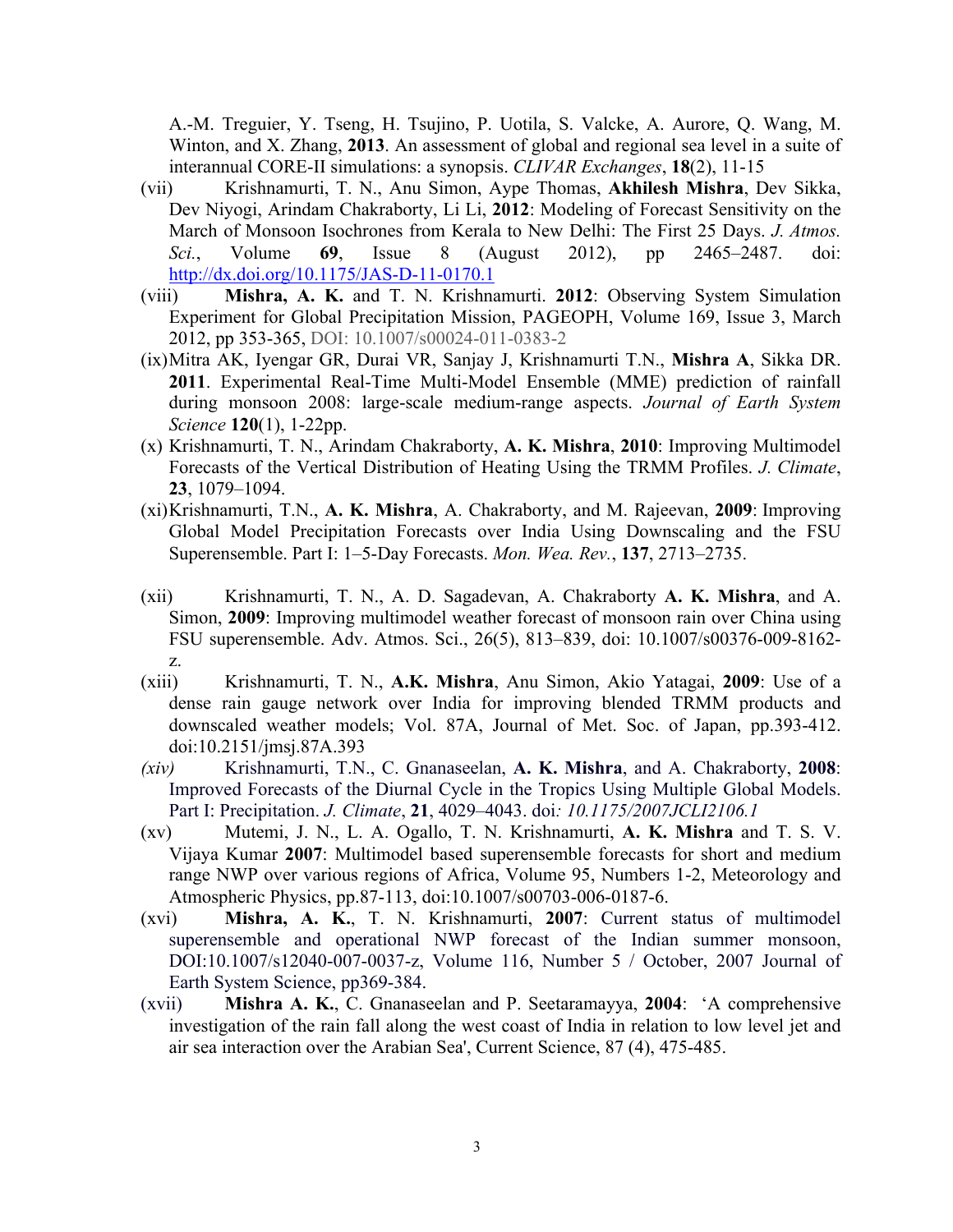- (xviii) Gnanaseelan, C., J.S. Chowdary., **A. K. Mishra** and P.S. Salvekar, **2003**: 'Indian Ocean Dipole mode events in a simple ocean model', *Indian Journal of Marine Sciences*, vol. 32, pp. 294-304.
- (xix) Gnanaseelan, C, J.S. Chowdary, **A. K. Mishra** and P.S. Salvekar, **2003**: 'Interannual variability of upper ocean heat content in the Indian Ocean', Journal of Indian Geophysical Union, vol. 7, pp. 193-200.

#### **(b) Book Chapter/ Book:**

• Krishnamurti T. N., and **A. K. Mishra** April **2011**: Improving Multimodel Forecasts of Monsoon Rainfall over China using the FSU Superensemble, *The Global Monsoon System: Research and Forecast, 2nd Edition. Chang, C.-P., Y. Ding, N.-C. Lau, R. H. Johnson, B. Wang, and T. Yasunari, Eds.,*World Scientific Series on Asia-Pacific Weather and Climate, Vol. 5, 608 pp.

## **(c) Monographs:**

• Krishnamurti, T**.**N., A. Simon, Aype Thomas, **Akhilesh Mishra**, Dev Sikka, Dev Niyogi, Arindam Chakraborty and Li Li, **2011**: Modeling of forecast sensitivity on the march of monsoon isochrones from Kerla to New Delhi, first 25 days (shorter version), Published in Monsoon Monograph India Meteorological Department Publications.

# **(d) Proceedings:**

- Anu Simon, **A. K. Mishra** and T. N. Krishnamurti, **2008**: Adjustment of TRMM rainfall algorithm for monsoon land areas. Proc. SPIE, Vol. **7148**, 71480H (2008); doi:10.1117/12.80642
- C. Gnanaseelan, Bijoy Thompson, **A.K. Mishra**, Vaid, B.H. and Salvekar, P.S., **2003**: 'Effect of open ocean circulation on coastal sea level over the west coast of India, Proceedings of the conference on hydraulics and water resources - HYDRO 2003, PP 247 -253.

# **(e) Other Reports:**

- o **Mishra A.K**. and C. Gnanaseelan, **2006**: 'Mixed Layer dynamics and thermodynamics in the Central Arabian Sea', WMO CAS/JSC WGNE report, 2006, 8-17.
- o Krishnamurti, T. N., **A. K. Mishra**, **2006**: "Current status of multimodel superensemble for the 2004 season". FSU Research Report No.135.
- o C. Gnanaseelan, **A.K. Mishra**, Bijoy Thompson and Salvekar, P.S., **2003**: Thermodynamics and dynamics of the upper ocean mixed layer in the central and eastern Arabian Sea, IITM Research Report, No RR - 098, August 2003, 37 pp

# **Tutorials, Workshop, Conference:**

- i) **5th University of Florida Water Institute Symposium** Tuesday, February 16, 2016 Wednesday, February 17, 2016
- ii) 2016 American Geophysical Union-Ocean Sciences Meeting, 21-26 February 2016, New Orleans, LA USA.
- iii) First Gridpoint Statistical Interpolation (GSI) Data Assimilation System workshop (June 28, 2011) and the Second GSI Community Tutorial (June 29 to July 1, 2011) at the NCAR Foothills Laboratory, **Boulder, Colorado**, USA.
- iv) Western Pacific Geophysics Meeting, 22–25 June 2010, Taipei, Taiwan. (http://www.agu.org/meetings/wp10/)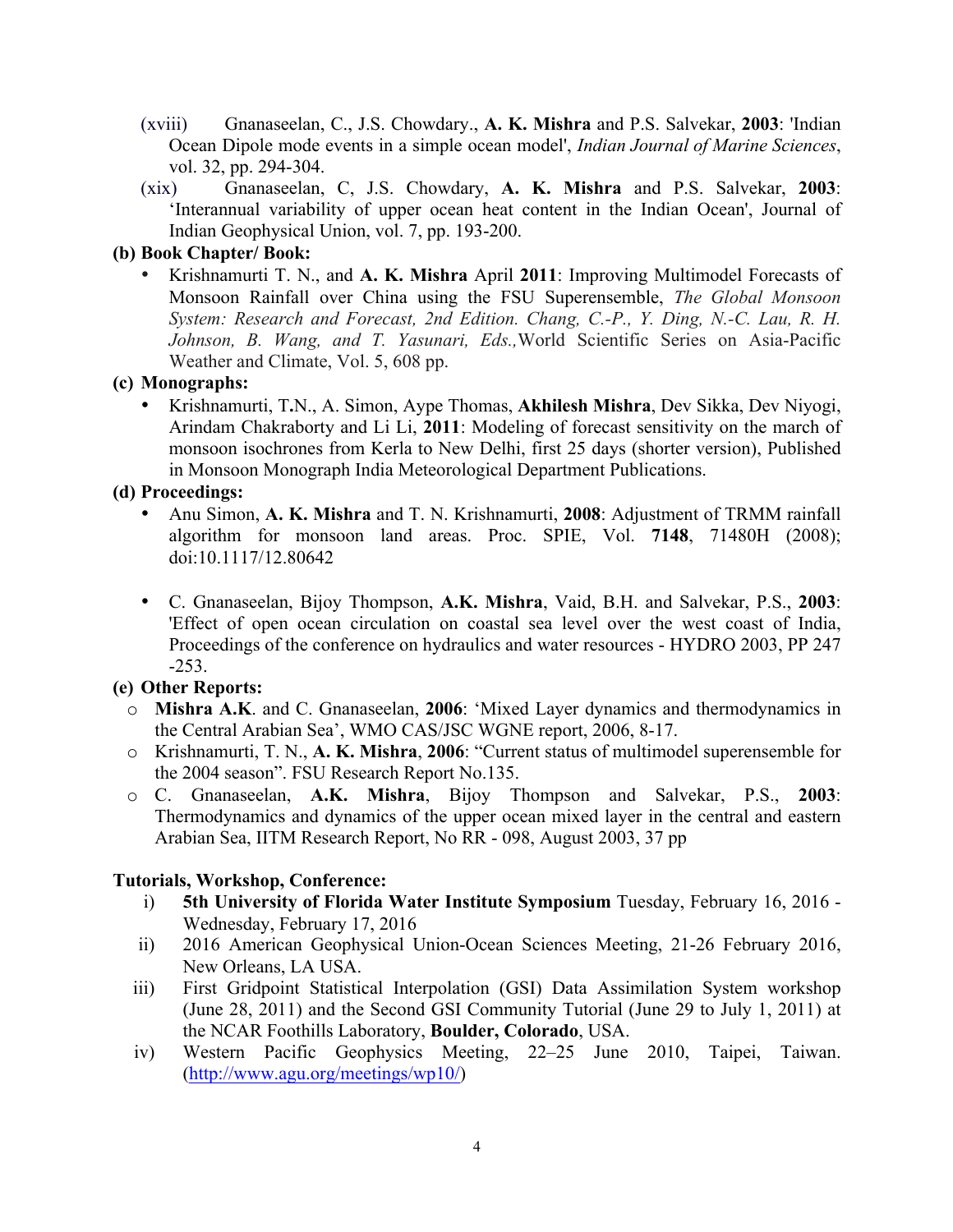- v) Participated in *Joint Mathematics meeting organized by American Mathematical Society* in **New Orleans, LA, USA** during January 5-8, 2007.
- vi) Regularly attended and presented work in NASA's annual GPM/TRMM science meetings during 2004-2011.
- vii) Participated in annual *AMS Conference*, organized in **New Orleans, LA, USA** during January  $22<sup>nd</sup>$  to January  $24<sup>th</sup>$  2008.

### **Oral and Posters Presentations:**

- v **Akhilesh Mishra** and Vasu Misra, "The Role of High-resolution Air-Sea coupling on the Indian Monsoon", 2016 American Geophysical Union-Ocean Sciences Meeting, 21-26 February 2016, New Orleans, LA USA
- v Vasu Misra and **Akhilesh Mishra**, 2015, "The Challenge of Simulating the Regional Climate over Florida", December 14-18, AGU Fall Meeting http://fallmeeting.agu.org/2015/).
- v Akhilesh Mishra and Vasu Misra, **5th UF Water Institute Symposium** Gainesville, Florida during February 16-17, 2016.
- v Vasu Misra and **Akhilesh Mishra**, 2015, "The Sensitivity of Regional Coupled Ocean-Atmosphere Simulations over the Intra-Americas Seas to the Prescribed Bathymetry", Climate Variability in the Intra-Americas Seas Virtual Workshop, September 9-11, 2015 (http://usclivar.org/meetings/2015-iasclip-virtual-workshop).
- v E. Chassignet, J. Lu, **Akhilesh Mishra**, A., Bozec, CORE II Simulations with HYCOM, (http://www.clivar.org/sites/default/files/WGOMD/activities/190/wgomd10\_HYCOM\_co re2.pdf), presented in  $10^{th}$  Session of CLIVAR Working Group on Ocean Model Development (WGOMD), 11-13 January **2012**, Institute of Marine Sciences, Venice, Italy.
- v Poster by Amit Bhardwaj, T. N. Krishnamurti, O. P. Sharma and **A. K. Mishra** in IITM Golden Jubilee International Conference (OCHAMP), 21<sup>st</sup> to 25<sup>th</sup> February 2012, On improving the Advanced Research WRF Forecast with the multimodel Superensemble Technique.
- v Poster by Akiyo Yatagai, T. N. Krishnamurti, **A. K. Mishra**, N. Yasutomi, A. Hamada, V. Kumar, and A. Simon, **2011**: Utilization of a high-resolution daily rain-gauge based precipitation product for an improvement of the Asian monsoon forecastsing" during *91st* Annual *Meeting*. Seattle, WA 23–27 January 2011.
- v Poster by T. N. Krishnamurti and *Akhilesh K Mishra*, **2010**: "Design of OSSE for NASA's Global Precipitation Mission (GPM)" in NASA's Precipitation Measurement Mission (PMM) Science Team Meeting Seattle Marriott Waterfront Seattle, WA, during November 1-4, 2010.
- v **Mishra, A. K**., T. N. Krishnamurti and Vinay Kumar, **2010**; Seasonal precipitation forecast over the Taiwan region using FSU multimodel Superensemble and simple downscaling, invited talk (on behalf of Prof. Krishnamurti) in Western Pacific Geophysics Meeting, 22–25 June 2010, Taipei, Taiwan. (http://www.agu.org/meetings/wp10/)
- v Krishnamurti T. N., A. Simon, **A. K Mishra**, Lisa Bucci, Edward Bensman, A Thomas, **2010**: Some observational and forecast issues, on different space time scales, for clouds using CLOUDSAT/CALIPSO/ISCCP and model ensemble Presentations given at the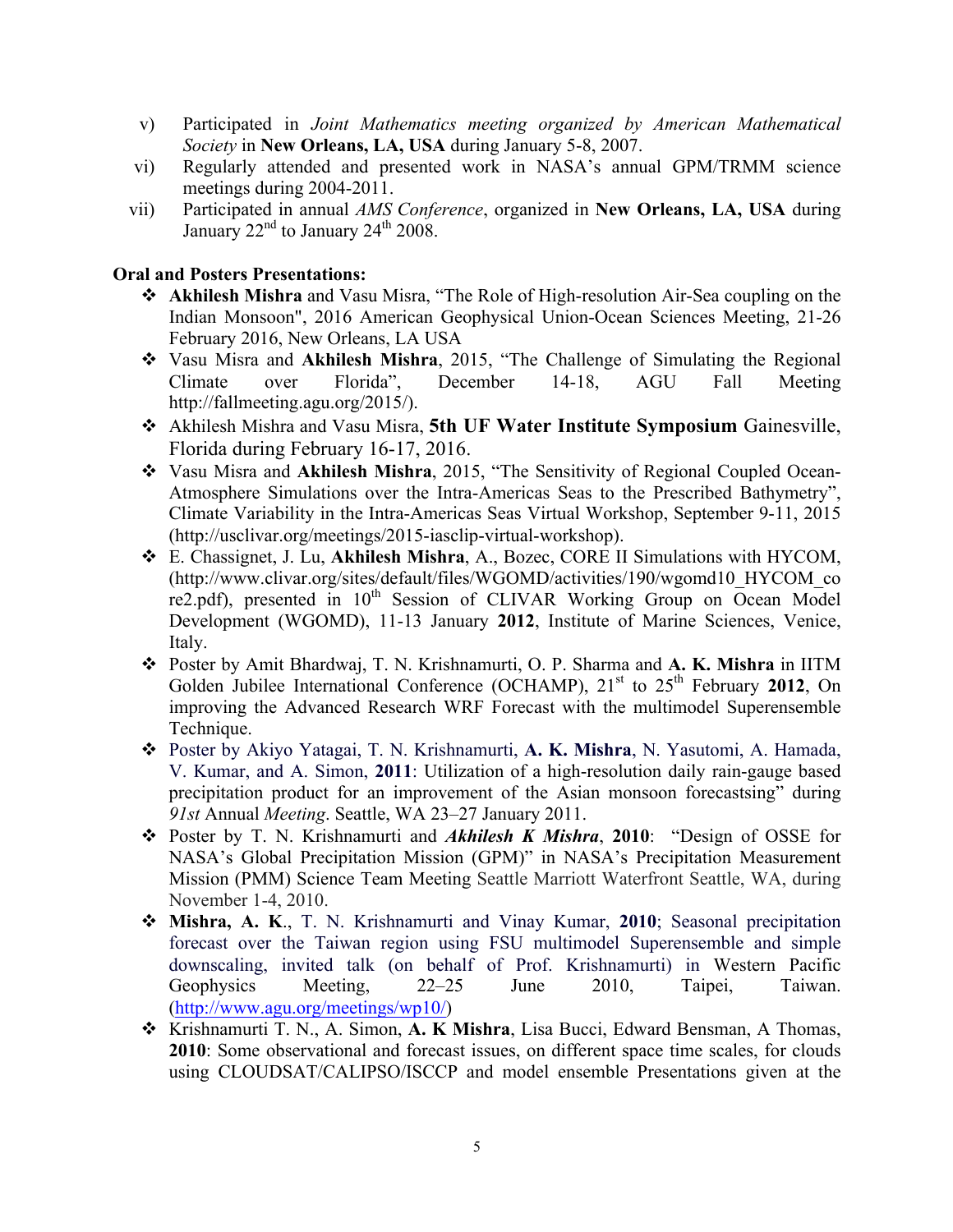ECMWF/JCSDA Workshop on Assimilating Satellite Observations of Clouds and Precipitation into NWP Models, 15 - 17 June 2010.

- v Tiruvalam Krishnamurti, Vinay Kumar, **A. K. Mishra**, Anu Simon, Akiyo Yatagai, **2010**: Seasonal Climate forecasts with the FSU Multimodel Superensemble including a downscaling component for the Japan region, in Japan Geoscience Union Meeting, Makuhari Chiba Japan during may 23-28 2010.
- v T. N. Krishnamurti and *Akhilesh K Mishra*. **2008**: " Use of dense rain gauge network over India for improving blended TRMM products and downscaled weather models" *The 3rd International TRMM Science Conference, sponsored by the National Aeronautics and Space Administration (NASA)* at Bally's Hotel in **Las Vegas, NV USA** Feb. 4-8, 2008.
- v T. N. Krishnamurti, A. D. Sagadevan and **Akhilesh K Mishra, 2008:** "Improving multimodel monsoon weather over China using FSU Superensemble" October 21<sup>st</sup> 2008. *WMO Fourth International Workshop on Monsoons (IWMIV) 20-25 October 2008*, **Beijing, China.**
- v Poster presentation presented in Symposium on Asian *Winter* Monsoon by Rao, D.V. Bhaskar Krishnamurti T.N. Chakraborty, A., **Mishra, A. K., 2006**: "Weather and ClimatePrediction of the Northeast Monsoon over India Using Multi-model Superensemble Approach", *Winter MONEX* A Quarter Century and Beyond, 4-7 April *2006*, Kuala Lumpur, Malaysia
- v **Mishra A. K**. et al **(2006)**: "Florida State University multimodel based forecasting of Indian Monsoon" in **Department of Atmospheric Sciences, CUSAT, Cochin India** on April  $13^{th}$  2006.
- v **Mishra A. K**. et al **(2003)**: "Simulation of Indian Ocean dipole in simple mixed layer model" for *National Hindi Workshop on Ocean Sciences, 2003 at Indian National Centre for Ocean Information Services*, Hyderabad, India on September 1<sup>st</sup> 2003.
- v **Mishra A. K**. et al **(2002)**: "Diurnal variation of oceanic mixed layer at a point in northern Arabian Sea" in a symposium in *National Symposium on: Advances in the Frontier areas of Meteorology at the turn of the millennium* during 29-31 October, at **Andhra University, Visakhapatnam**.

# **Award, Fellowship, Honor, Recognition**

- ♦ IMS Award for the best paper published on Modelling Study on Atmospheric and Oceanic Sciences (Formerly A. D. Vernekar Award) for our paper on Experimental realtime MME prediction, published in JESS, 2011, Vol. 120, Lead Author Dr. Ashish K. Mitra.
- ♦ UGC Fellowship during third year of M. Sc. (Tech), Merit Scholarship during college (U. P. Board)
- ♦ Member of the Editorial Board of International Journal of Earth and Atmospheric Science (**ISSN Online: 2349-9222). http://jakraya.com/journal/ijeas?journalval=Editorial#** Reviewed journal article for Climate Dynamics, International Journal of Climatology, Journal of Earth System Science, Pure and Applied Geophysics and Meteorology and Atmospheric Physics.
- ♦ PhD examiner for Department of Physics of Gujarat University, India.

# **References**

• Prof. T.N. Krishnamurti Robert O'Lawton Distinguished Professor Department of